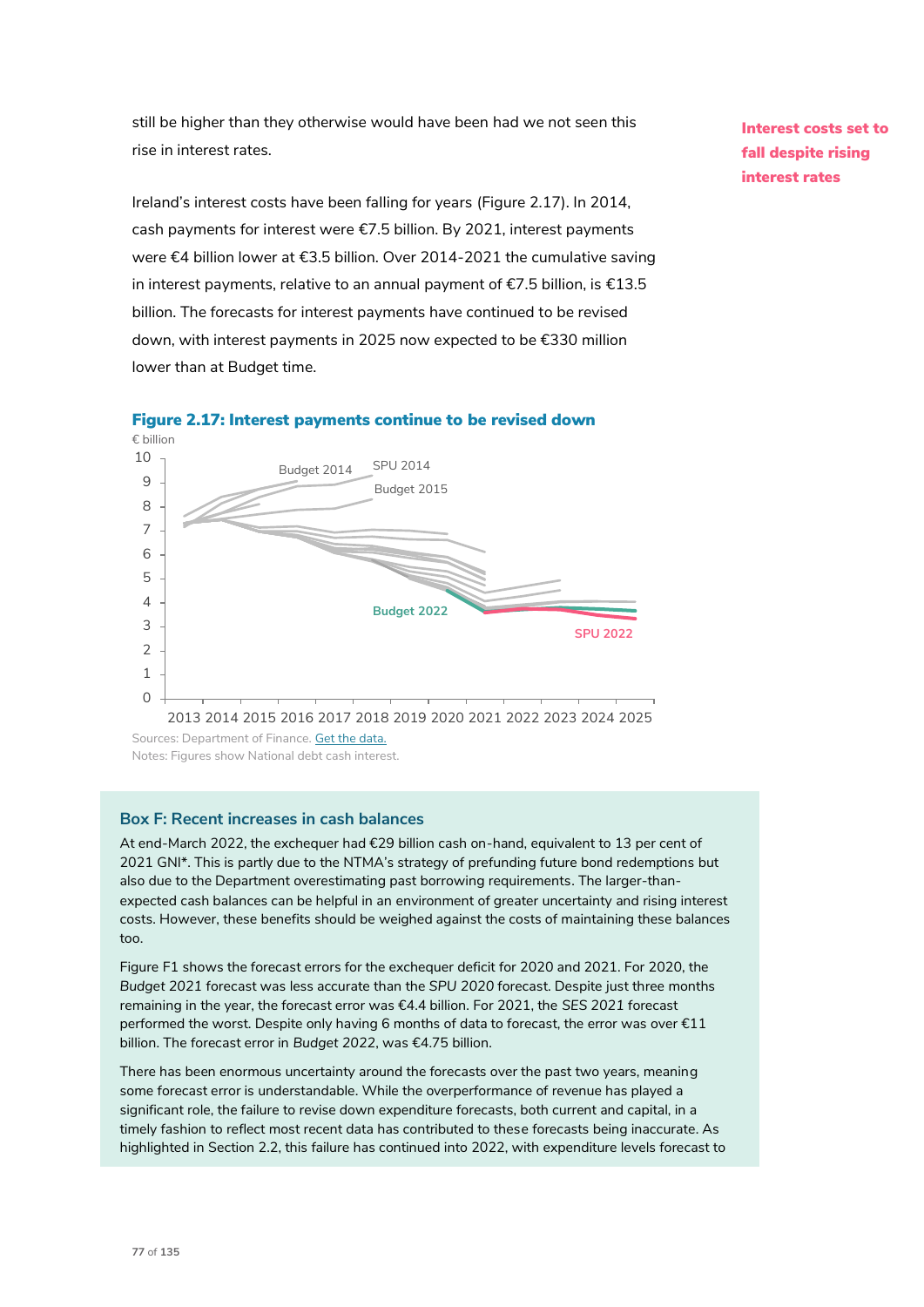

Figure F1: Forecast for Exchequer borrowing requirement much larger than

2021. This could lead to further forecast errors for this year's borrowing requirement.

be the same as in *Budget 2022*, despite the level of "core" expenditure being €1.8 billion lower in

Sources: Department of Finance; and Fiscal Council workings. Get the data. Notes: The figure shows the forecast for the exchequer balance minus the actual outturn for the exchequer balance.

The implication of these forecast errors is that the NTMA ultimately ends up borrowing more than it would otherwise have, had the forecast been more accurate. Borrowing more than necessary ultimately comes with a cost. In particular, it leads to higher interest payments than would otherwise be the case.

The NTMA typically provides guidance on bond issuance to investors based on the government forecasts for the exchequer balance, taking into account the need for liquidity in the sovereign bond market and the current maturity profile of outstanding debt, amongst other factors. For instance, the NTMA gave bond issuance guidance for 2022 in the range of €10-14 billion based on the exchequer borrowing requirement forecast for 2022 in *Budget 2022*, of €7.7 billion. *SPU 2022* has now revised this exchequer borrowing requirement to €1.1 billion in 2022.

The flipside of borrowing more than necessary is that the Government ends up with more cash on hand. The downward revision to the exchequer borrowing requirement in the SPU resulted in the NTMA cancelling a planned bond auction in June, so that it now only plans to issue debt at the lower end of its range and does not further increase its cash balances. Despite that, there will now be more cash on hand at the end of 2022, than was planned at budget time. As highlighted above, there remains the further possibility that the borrowing requirement for 2022 turns out to be lower still than *SPU 2022* forecasts suggest.

As shown in Figure F2, this additional borrowing has contributed to a run up in cash assets. The result of which is there is an almost 20 percentage point difference in the gross debt-to-GNI\* ratio, which was 105.6 per cent, and the net debt ratio, which was 86.2 per cent.

There can be good reason for maintaining large cash balances during periods of uncertainty. It can also be beneficial in the face of rising interest costs. Of course, this must be weighed against the costs associated in obtaining this cash.

In the absence of large bond redemptions, unwinding large cash balances can take time. As Figure F2 shows, cash balances have been forecast to fall for some time. At end-March 2022, cash on hand was €29 billion. This compares to €31.5 billion of fixed rate bonds maturing between end-March 2022 and end 2025. With the exchequer forecast to return to surplus next year, the